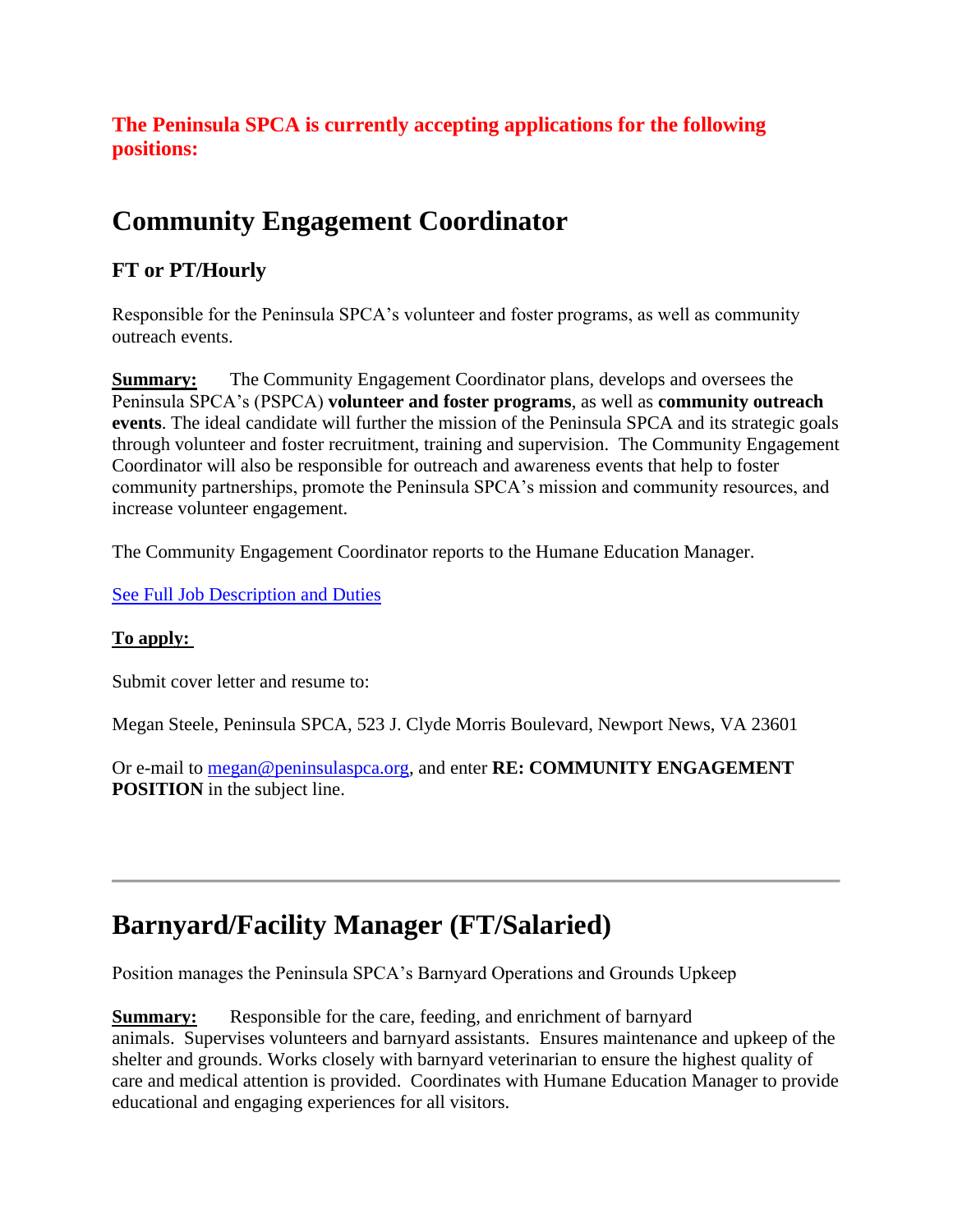## **Barnyard/Facility Assistant (PT/Hourly)**

Position provides primary care for barnyard animals and assists with grounds/facility maintenance

**Summary:** Responsible for the care, feeding, and enrichment of barnyard animals. Treats animals with kindness and respect. Maintains a clean and sanitary environment for animal health and safety. Ensures maintenance and upkeep of the shelter and grounds. Provides educational, safe and engaging experiences for all visitors.

See Full Job Description & Duties

### **Kennel Attendant & Front Desk/Adoptions**

### **PT/Hourly**

Performs animal care duties such as feeding, cleaning and exercising, and provides excellent customer care to shelter customers and potential adopters

**Summary:** Provide primary care for sheltered animals; treat animals with kindness and respect, help socialize animals to make them more adoptable; maintain a clean and sanitary environment for animal health and safety; facilitate animal interaction with potential adopters; maintain confidentiality of information as appropriate; interact professionally and in a friendly manner with the public in person, on the telephone and by email/social media as directed.

See Full Job Description and Duties

### **Shelter Veterinarian**

Peninsula SPCA, Newport News, Virginia

### **Job Description**

The Peninsula SPCA, an Adoption Guarantee animal shelter and humane education center, seeks an innovative, experienced veterinarian with a passion for shelter medicine to lead our clinic and animal care staff as we expand our public clinic service offerings on the Virginia Peninsula. This